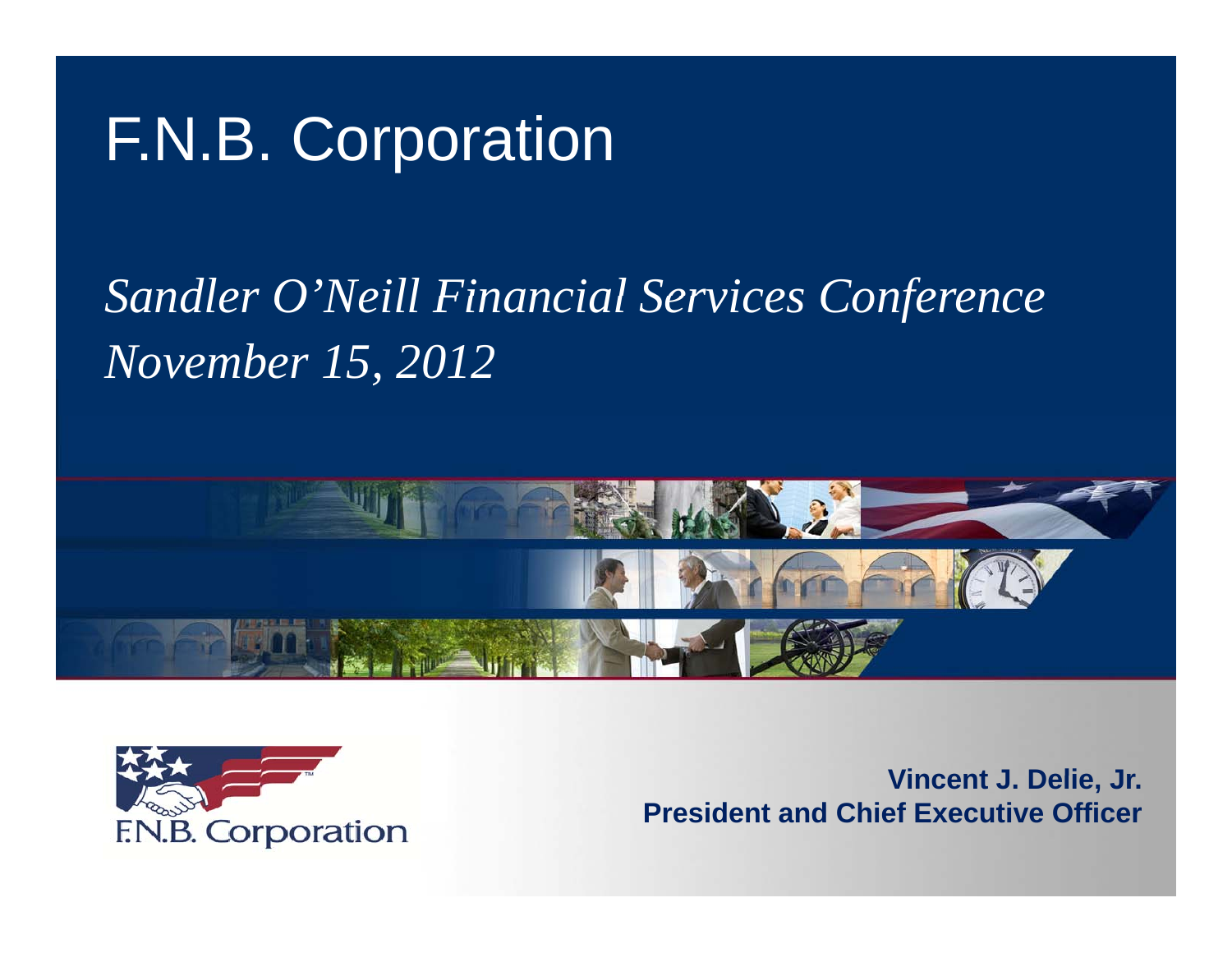### Cautionary Statement Regarding Forward-Looking Information and Non-GAAP Financial Information

This presentation and the reports F.N.B. Corporation files with the Securities and Exchange Commission often contain "forward-looking statements" relating to present or future trends or factors affecting the banking industry and, specifically, the financial operations, markets and products of F.N.B. Corporation. These forward-looking statements involve certain risks and uncertainties. There are a number of important factors that could cause F.N.B. Corporation's future results to differ materially from historical performance or projected performance. These factors include, but are not limited to: (1) <sup>a</sup> significant increase in competitive pressures among financial institutions; (2) changes in the interest rate environment that may reduce interest margins; (3) changes in prepayment speeds, loan sale volumes, charge‐offs and loan loss provisions; (4) general economic conditions; (5) various monetary and fiscal policies and regulations of the U.S. government that may adversely affect the businesses in which F.N.B. Corporation is engaged; (6) technological issues which may adversely affect F.N.B. Corporation's financial operations or customers; (7) changes in the securities markets; (8) risk factors mentioned in the reports and registration statements F.N.B. Corporation files with the Securities and Exchange Commission; (9) housing prices; (10) job market; (11) consumer confidence and spending habits; (12) estimates of fair value of certain F.N.B. Corporation assets and liabilities; (13) in connection with the pending merger with Annapolis Bancorp, Inc., difficulties encountered in expanding into <sup>a</sup> new market; or (14) the effects of current, pending and future legislation, regulation and regulatory actions. F.N.B. Corporation undertakes no obligation to revise these forward-looking statements or to reflect events or circumstances after the date of this presentation.

To supplement its consolidated financial statements presented in accordance with Generally Accepted Accounting Principles (GAAP), the Corporation provides additional measures of operating results, net income and earnings per share (EPS) adjusted to exclude certain costs, expenses, and gains and losses. The Corporation believes that these non‐GAAP financial measures are appropriate to enhance the understanding of its past performance as well as prospects for its future performance. In the event of such <sup>a</sup> disclosure or release, the Securities and Exchange Commission's Regulation G requires: (i) the presentation of the most directly comparable financial measure calculated and presented in accordance with GAAP and (ii) a reconciliation of the differences between the non-GAAP financial measure presented and the most directly comparable financial measure calculated and presented in accordance with GAAP. The required presentations and reconciliations are contained herein and can be found at our website, www.fnbcorporation.com, under "Shareholder and Investor Relations" by clicking on "Non‐GAAP Reconciliation."

The Appendix to this presentation contains non‐GAAP financial measures used by the Corporation to provide information useful to investors in understanding the Corporation's operating performance and trends, and facilitate comparisons with the performance of the Corporation's peers. While the Corporation believes that these non‐GAAP financial measures are useful in evaluating the Corporation, the information should be considered supplemental in nature and not as <sup>a</sup> substitute for or superior to the relevant financial information prepared in accordance with GAAP. The non‐GAAP financial measures used by the Corporation may differ from the non‐GAAP financial measures other financial institutions use to measure their results of operations. This information should be reviewed in conjunction with the Corporation's financial results disclosed on October 22, 2012 and in its periodic filings with the Securities and Exchange Commission.

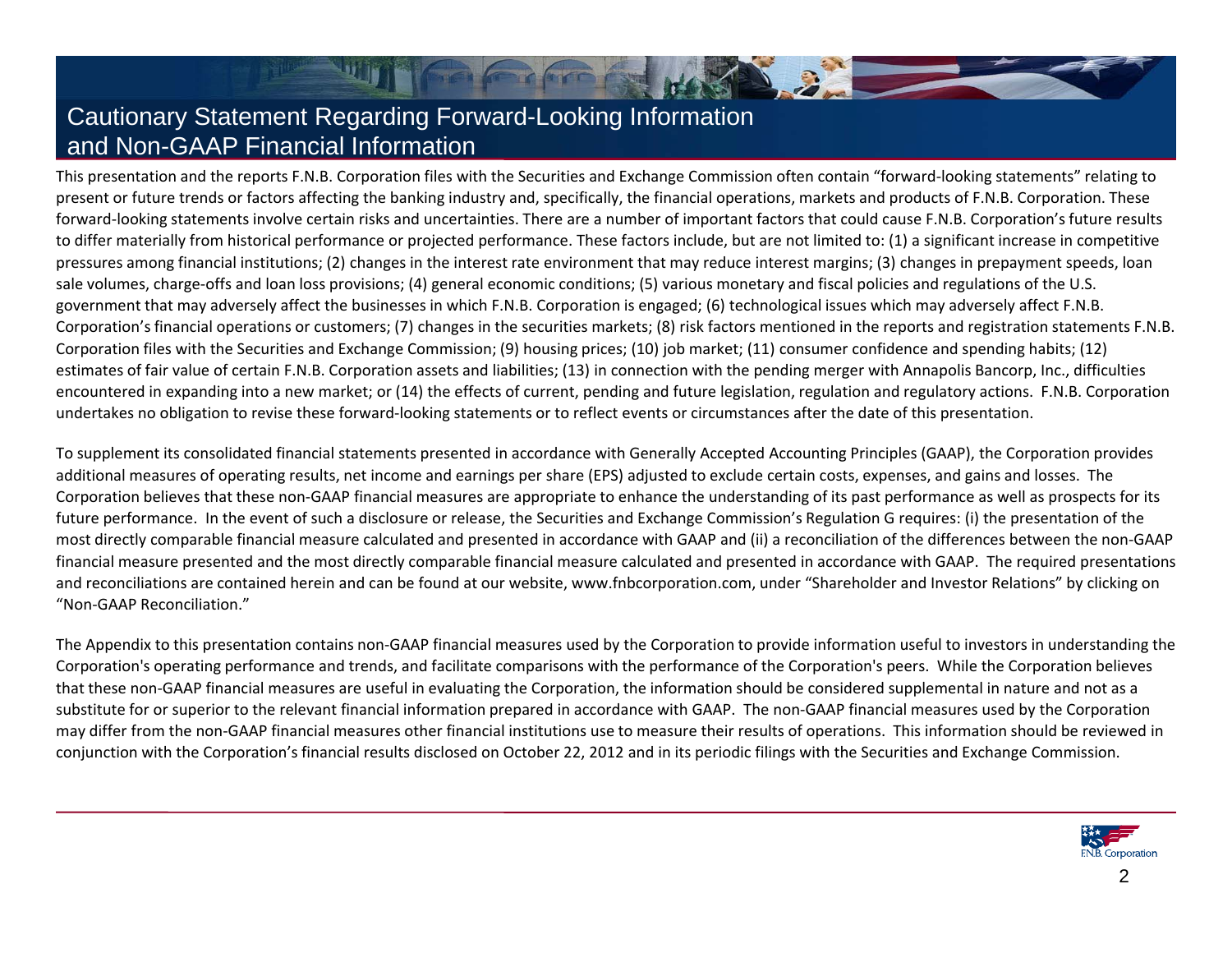### Additional Information About the Merger

### ADDITIONAL INFORMATION ABOUT THE MERGER

F.N.B. Corporation and Annapolis Bancorp, Inc. will file <sup>a</sup> proxy statement/prospectus and other relevant documents with the SEC in connection with the merger. SHAREHOLDERS OF ANNAPOLIS BANCORP, INC. ARE ADVISED TO READ THE PROXY STATEMENT/PROSPECTUS WHEN IT BECOMES AVAILABLE AND ANY OTHER RELEVANT DOCUMENTS FILED WITH THE SEC, AS WELL AS ANY AMENDMENTS OR SUPPLEMENTS TO THOSE DOCUMENTS, BECAUSE THEY WILL CONTAIN

IMPORTANT INFORMATION.

The proxy statement/prospectus and other relevant materials (when they become available), and any other documents F.N.B. Corporation has filed with the SEC, may be obtained free of charge at the SEC's website at www.sec.gov. In addition, investors and security holders may obtain free copies of the documents F.N.B. Corporation has filed with the SEC by contacting James Orie, Chief Legal Officer, F.N.B. Corporation, One F.N.B. Boulevard, Hermitage, PA 16148, telephone: (724) 983‐3317; and free copies of the documents Annapolis Bancorp, Inc. has filed with the SEC by contacting Edward Schneider , Treasurer and CFO, Annapolis Bancorp, Inc., 1000 Bestgate Road, Suite 400, Annapolis, MD 21401, telephone: (410) 224‐4455.

F.N.B. Corporation and Annapolis Bancorp, Inc. and certain of their directors and executive officers may be deemed to be participants in the solicitation of proxies from its shareholders in connection with the proposed merger. Information concerning such participants' ownership of Annapolis Bancorp, Inc. common stock will be set forth in the proxy statement/prospectus relating to the merger when it becomes available. This communication does not constitute an offer of any securities for sale.

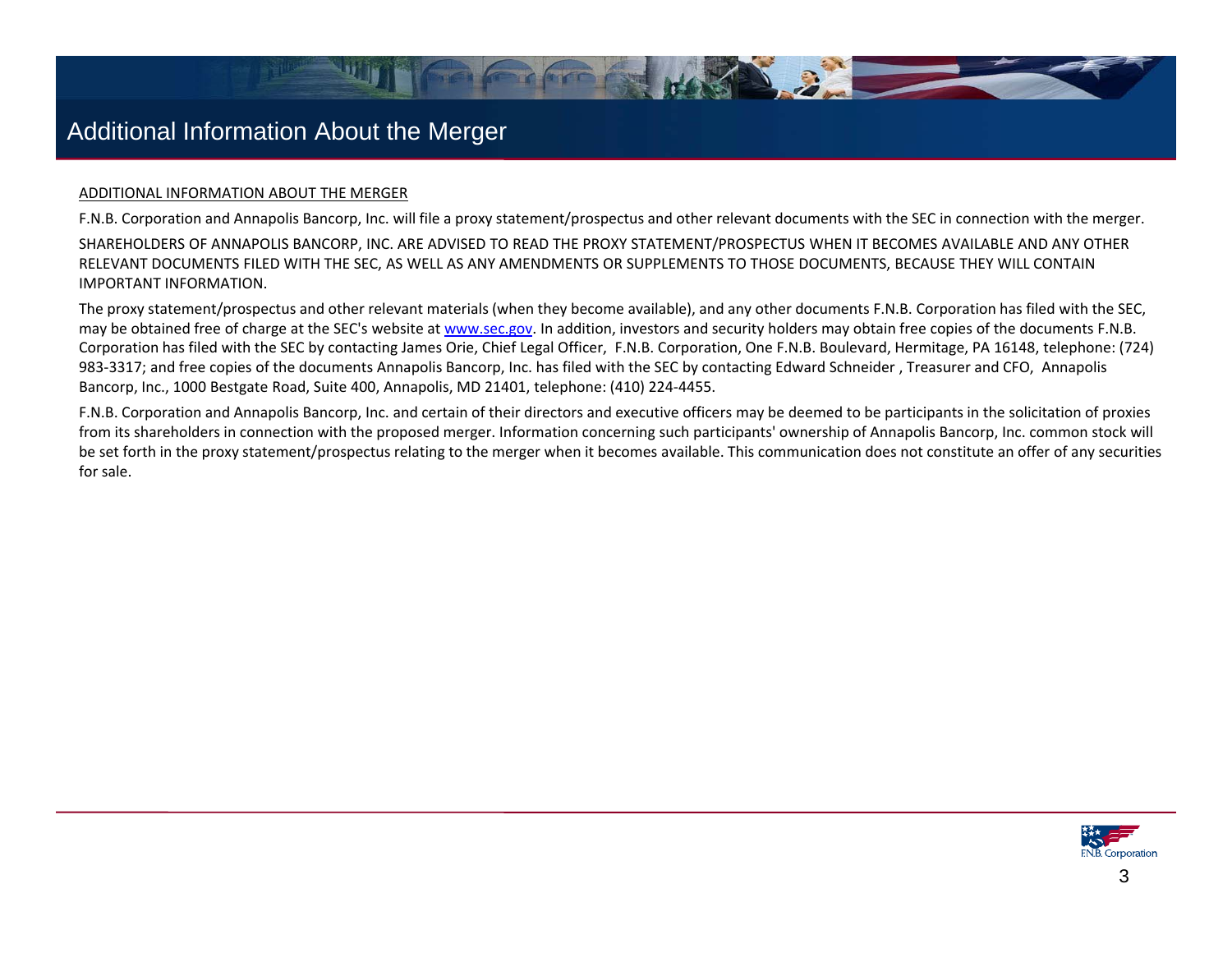

 $\blacktriangleright$ **F.N.B. Corporation Overview**

 $\blacktriangleright$ **FNB Differentiator: Sustainable Business Model**

 $\blacktriangleright$ **Strong Operating Results** 

 $\blacktriangleright$ **Attractive Valuation**

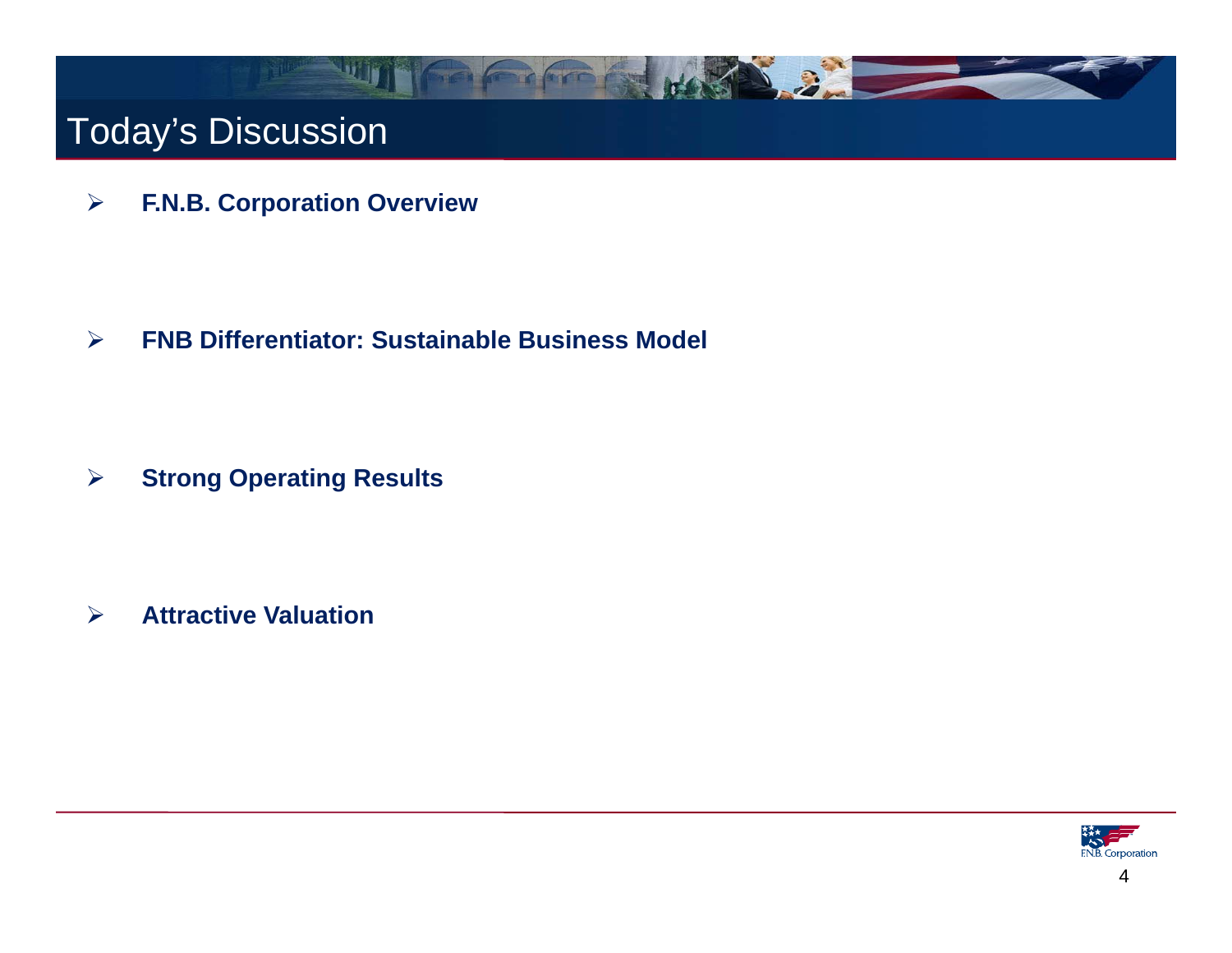## F.N.B. Corporation

Fourth Largest Pennsylvania-Based Bank

- Assets of \$12.0 billion
- Loans of \$8.0 billion
- Deposits of \$10.0 billion
- **Example 246 banking locations**
- •Well-Positioned

Strong Operating Results: Quality Earnings

### **Consistent** Operating Strategy

- Attractive footprint
- Banking locations spanning 44 counties<br>Mell-Positioned extra the pittsburgh MSA
	- $\bullet$  #3 market share in the Pittsburgh MSA
	- #3 market position for all counties of operation
	- Strong<br>• 13 consecutive linked-quarter total of the strong of the strong of the strong of the strong of the strong of
		- 13 consecutive linked-quarter total organic loan growth
		- Strong performance 3-year total return of 84**%(1)**
		- Positive pre-provision net revenue trends
		- Maintain low-risk profile Enterprise-wide risk management
		- Continuously reposition and reinvest for growth
		- Disciplined expense control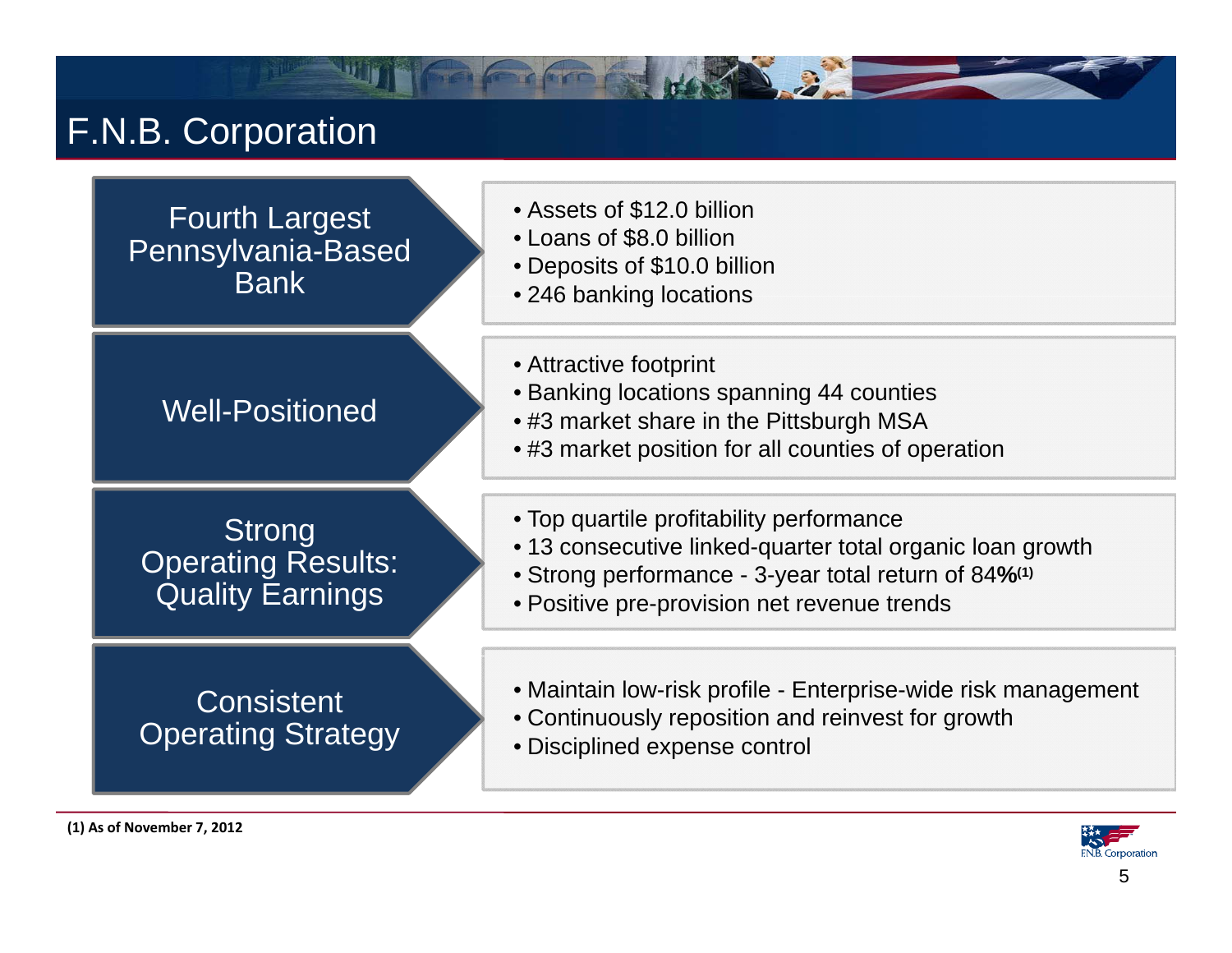## Sustainable Business Model



 $\ddot{a}$ 

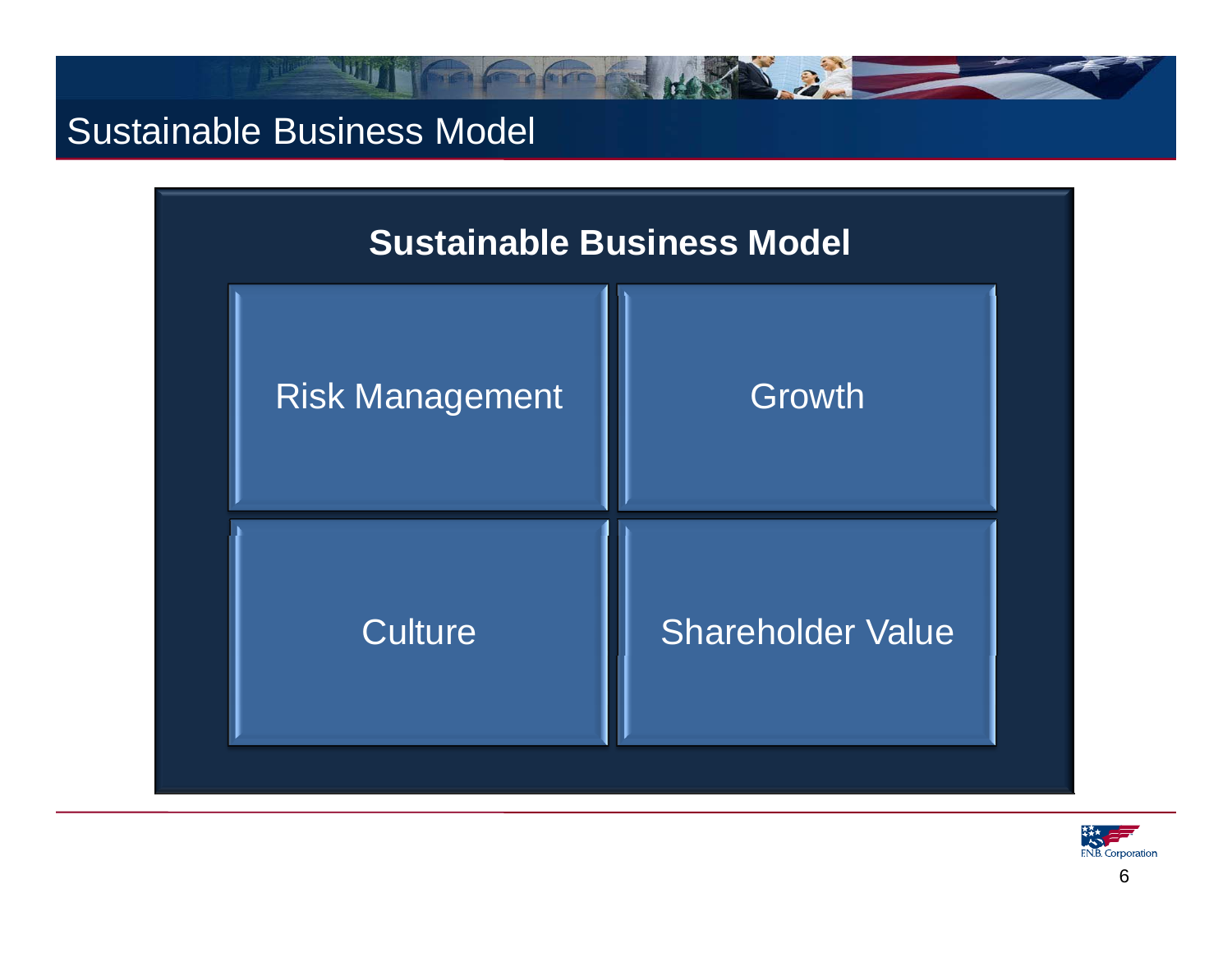## Top Overall Market Position

FNB holds the #3 overall retail market position for all counties of operation

| <b>FNB Counties of Operation</b> |                                     |                        |                                        |                                  |  |  |  |  |
|----------------------------------|-------------------------------------|------------------------|----------------------------------------|----------------------------------|--|--|--|--|
| Rank                             | <b>Institution</b>                  | <b>Branch</b><br>Count | <b>Total Market Deposits</b><br>(5000) | <b>Total Market Share</b><br>(%) |  |  |  |  |
| 1                                | <b>PNC Financial Services Group</b> | 367                    | 53,477,806                             | 30.3                             |  |  |  |  |
| $\overline{2}$                   | Royal Bank of Scotland Group, PLC   | 227                    | 10,728,368                             | 6.1                              |  |  |  |  |
| $\overline{\mathbf{3}}$          | <b>F.N.B. Corporation</b>           | 254                    | 9,437,811                              | 5.3                              |  |  |  |  |
| 4                                | M&T Bank Corp.                      | 152                    | 8,603,725                              | 4.9                              |  |  |  |  |
| 5                                | Huntington Bancshares, Inc.         | 127                    | 6,172,157                              | 3.5                              |  |  |  |  |
| 6                                | Wells Fargo & Co.                   | 76                     | 5,575,216                              | 3.2                              |  |  |  |  |
| $\overline{7}$                   | <b>First Commonwealth Financial</b> | 101                    | 3,957,651                              | 2.2                              |  |  |  |  |
| 8                                | <b>Banco Santander</b>              | 75                     | 3,854,650                              | 2.2                              |  |  |  |  |
| 9                                | Dollar Bank Federal Savings Bank    | 40                     | 3,665,400                              | 2.1                              |  |  |  |  |
| 10                               | Susquehanna Bancshares              | 84                     | 3,172,621                              | 1.8                              |  |  |  |  |
|                                  | Total (1-188)                       | 3,035                  | 176,528,069                            | 100.0                            |  |  |  |  |

Source: SNL Financial, deposit data as of June 30, 2012, pro‐forma as of October 26, 2012, excludes custodian bank

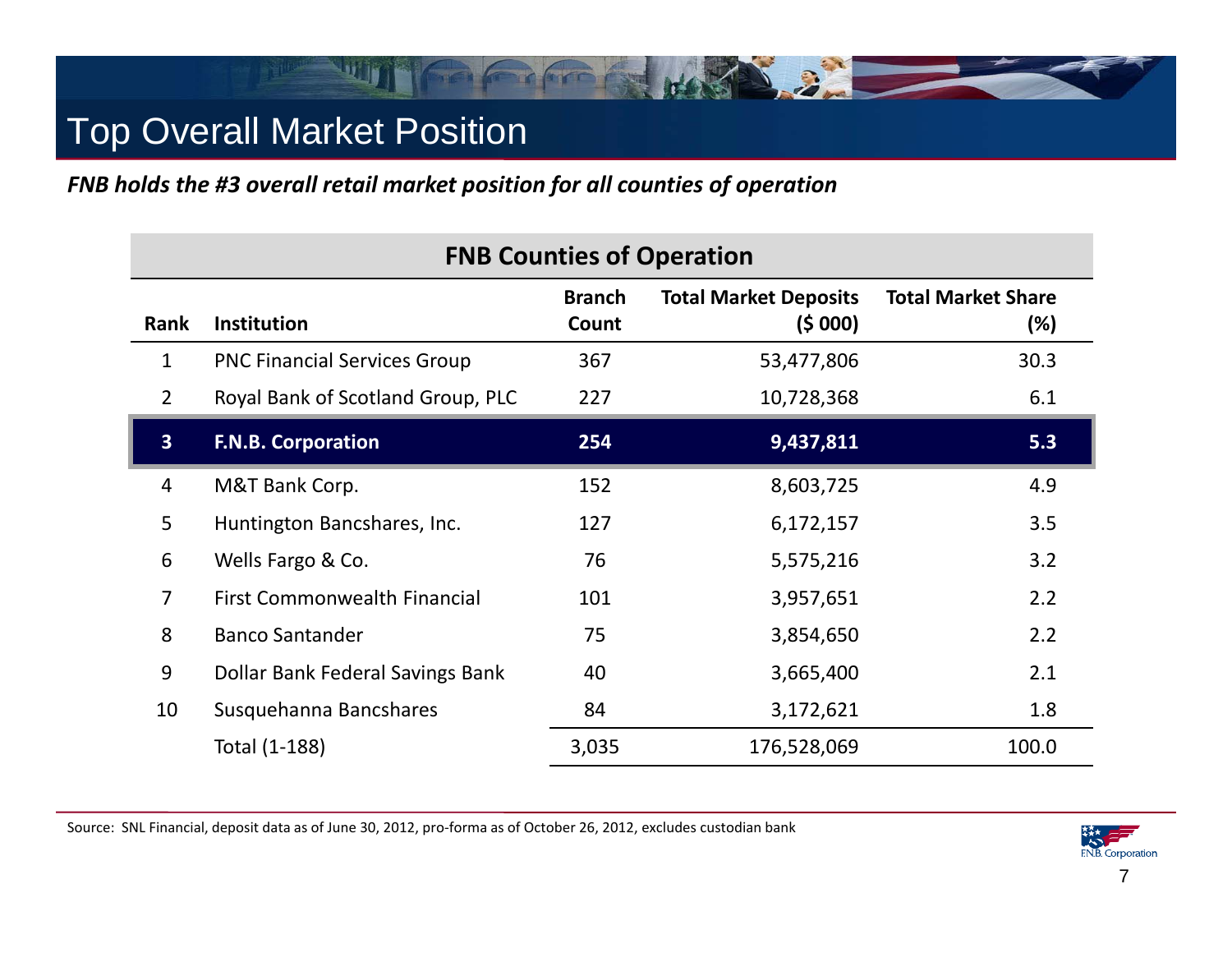## Top Position in a Major Metropolitan Market

|                |                            | Population | Top 3 Banks in MSA by Deposit Market Share |                    |                                        |                    |
|----------------|----------------------------|------------|--------------------------------------------|--------------------|----------------------------------------|--------------------|
| Rank           | <b>MSA</b>                 | (000's)    | #1                                         | #2                 | #3                                     |                    |
| $\mathbf{1}$   | New York <sup>(1)</sup>    | 18,897     | <b>JPM</b>                                 | <b>BofA</b>        | Citi                                   | FNB is uniquely    |
| $\overline{2}$ | Los Angeles                | 12,829     | <b>BofA</b>                                | <b>Wells Fargo</b> | Mitsubishi UFJ                         |                    |
| 3              | Chicago                    | 9,461      | <b>JPM</b>                                 | <b>BMO</b>         | <b>BofA</b>                            | positioned as      |
| $\overline{4}$ | <b>Dallas</b>              | 6,372      | <b>BofA</b>                                | <b>JPM</b>         | Wells Fargo                            |                    |
| 5              | Philadelphia               | 5,965      | <b>TD</b>                                  | Wells Fargo        | <b>HSBC</b>                            | one of only very   |
| 6              | Houston                    | 5,947      | <b>JPM</b>                                 | Wells Fargo        | <b>BofA</b>                            |                    |
| 7              | Washington                 | 5,582      | Capital One                                | Wells Fargo        | <b>BofA</b>                            |                    |
| 8              | Miami                      | 5,565      | Wells Fargo                                | <b>BofA</b>        | Citi                                   | few community      |
| 9              | Atlanta                    | 5,269      | SunTrust                                   | Wells Fargo        | <b>BofA</b>                            |                    |
| 10             | Boston                     | 4,552      | <b>BofA</b>                                | <b>RBS</b>         | <b>Banco Santander</b>                 | banks to hold a    |
| 11             | San Francisco              | 4,335      | <b>BofA</b>                                | Wells Fargo        | Citi                                   |                    |
| 12             | Detroit                    | 4,296      | <b>JPM</b>                                 | Comerica           | <b>BofA</b>                            | Top 3 deposit      |
| 13             | Riverside                  | 4,225      | <b>BofA</b>                                | Wells Fargo        | JPM                                    |                    |
| 14             | Phoenix                    | 4,193      | Wells Fargo                                | <b>JPM</b>         | <b>BofA</b>                            | market rank in     |
| 15             | Seattle                    | 3,440      | <b>BofA</b>                                | Wells Fargo        | U.S. Bancorp                           |                    |
| 16             | Minneapolis <sup>(1)</sup> | 3,280      | Wells Fargo                                | U.S. Bancorp       | <b>TCF</b>                             | one of the         |
| 17             | San Diego                  | 3,095      | Wells Fargo                                | Mitsubishi UFJ     | <b>BofA</b>                            |                    |
| 18             | St. Louis                  | 2,813      | U.S. Bancorp                               | <b>BofA</b>        | Commerce                               | nation's 25        |
| 19             | Tampa                      | 2,783      | <b>BofA</b>                                | Wells Fargo        | SunTrust                               |                    |
| 20             | Baltimore                  | 2,710      | <b>BofA</b>                                | M&T                | <b>PNC</b>                             | largest            |
| 21             | Denver                     | 2,543      | <b>Wells Fargo</b>                         | <b>FirstBank</b>   | U.S. Bancorp                           |                    |
| 22             | Pittsburgh <sup>(1)</sup>  | 2,356      | <b>PNC</b>                                 | <b>RBS</b>         | 搽★<br><b>KRA</b><br>F.N.B. Corporation | metropolitan       |
| 23             | Portland                   | 2,226      | <b>BofA</b>                                | U.S. Bancorp       | Wells Fargo                            | statistical areas. |
| 24             | Sacramento                 | 2,149      | Wells Fargo                                | <b>BofA</b>        | U.S. Bancorp                           |                    |
| 25             | San Antonio                | 2,143      | Cullen/Frost                               | <b>BofA</b>        | Wells Fargo                            |                    |

**The Manual Property** 

Source: MSA population per U.S. Census Bureau 2010 data; Deposit market share per SNL Financial as of June 30, 2012, pro‐forma as of October 8, 2012 (1) Excludes custodian bank

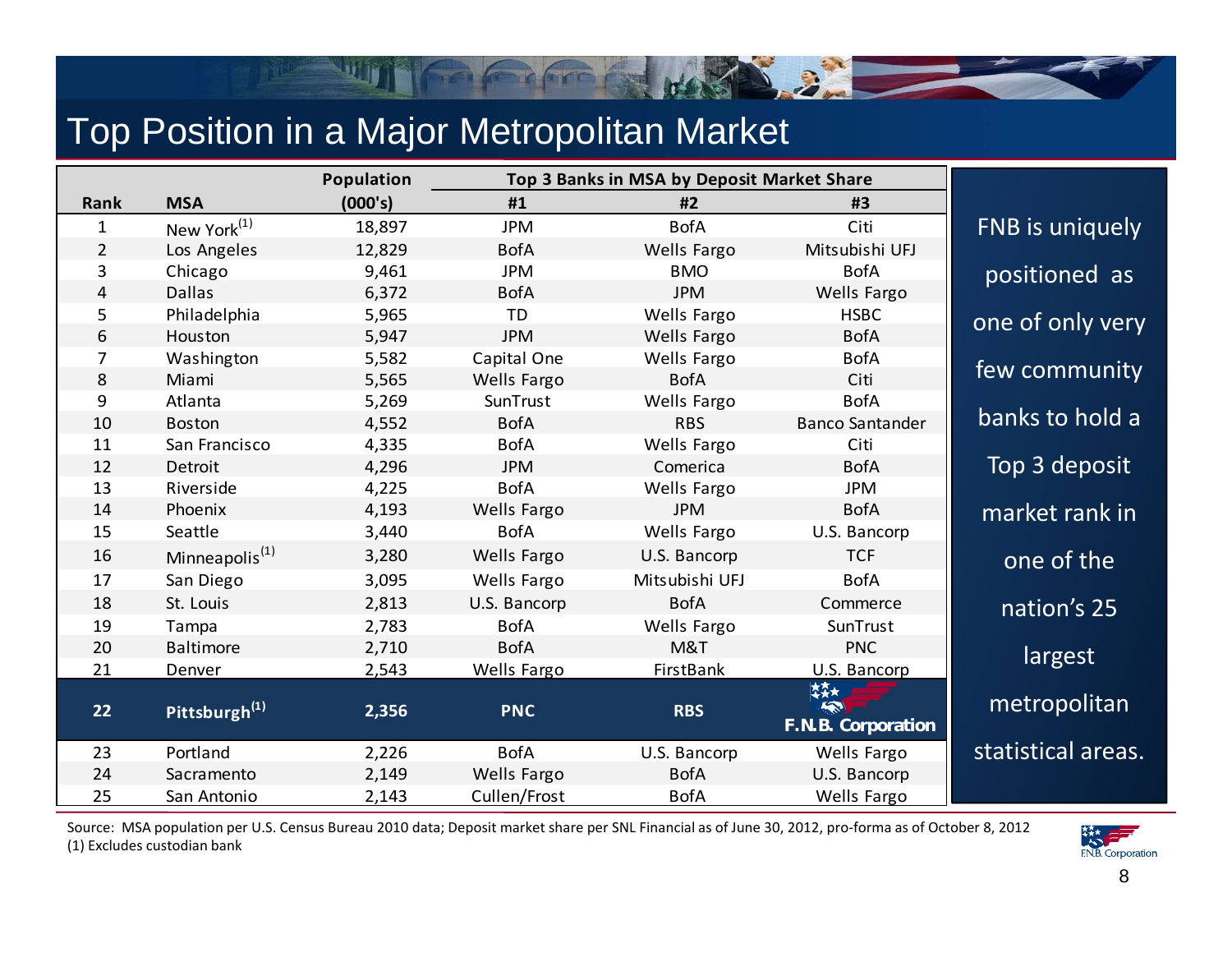## Pittsburgh Market Position Timeline

*Successful execution of an organic and acquisition growth strategy in the Pittsburgh market*

| <b>Bank</b><br><b>Acquisitions:</b> | Promistar<br><b>Financial</b><br>(Market<br>Entry)<br><b>Deposits:</b><br>\$0.6 <sub>bn</sub>             | <b>Slippery</b><br><b>Rock</b><br><b>Deposits:</b><br>$$0.2$ bn | <b>NSD</b><br><b>Bancorp</b><br><b>Deposits:</b><br>$$0.4$ bn                            |              | Iron &<br><b>Glass</b><br><b>Bancorp</b><br><b>Deposits:</b><br>$$0.2$ bn |                                                                                                           |                                                                                                                                            | Parkvale<br><b>Financial</b><br><b>Deposits:</b><br>$$1.5$ bn |
|-------------------------------------|-----------------------------------------------------------------------------------------------------------|-----------------------------------------------------------------|------------------------------------------------------------------------------------------|--------------|---------------------------------------------------------------------------|-----------------------------------------------------------------------------------------------------------|--------------------------------------------------------------------------------------------------------------------------------------------|---------------------------------------------------------------|
| Other<br><b>Actions:</b>            | 2002<br>2003<br>2004                                                                                      | 2005                                                            | 2006<br>Lift-out of<br><b>Commercial</b><br><b>Banking Team</b><br>from<br>National City | 2007<br>2008 |                                                                           | 2009<br>2010<br>Lift-out of<br><b>Asset-Based</b><br>Lending<br><b>Group from</b><br><b>IRBS Citizens</b> | 2011<br><b>Invest in</b><br><b>Downtown Pittsburgh</b><br><b>Regional Headquarters</b><br><b>Relocate Wealth</b><br>to Downtown Pittsburgh | 2012<br><b>Management and Insurance</b>                       |
|                                     | 12/31/2001:<br><b>Market Rank #34</b><br>Deposits <sup>(1)</sup> : \$161 mm<br><b>Employees (FTE): 40</b> |                                                                 |                                                                                          |              |                                                                           |                                                                                                           | $9/30/2012$ :<br><b>Market Rank #3</b><br>Deposits <sup>(1)</sup> : \$3.5 bn<br><b>Employees (FTE): 592</b>                                |                                                               |

(1) Source: SNL Financial as of June 30 of each respective year

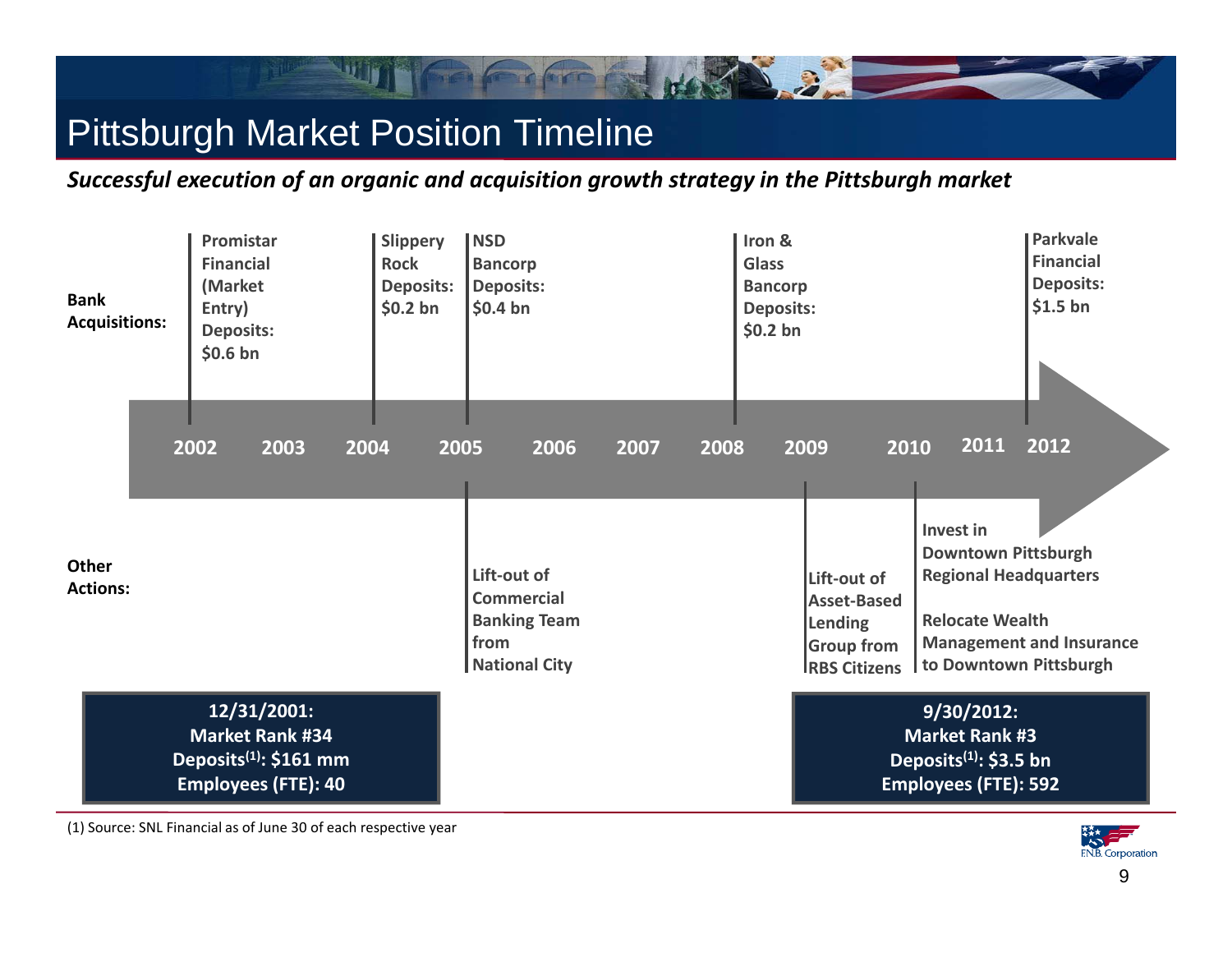### Pittsburgh Market Attractive Attributes



D. G.

(1) As of June 30, 2012; Market Share Rank excludes custodian bank; (2) Data per SNL; (3) Source: PittsburghToday.org

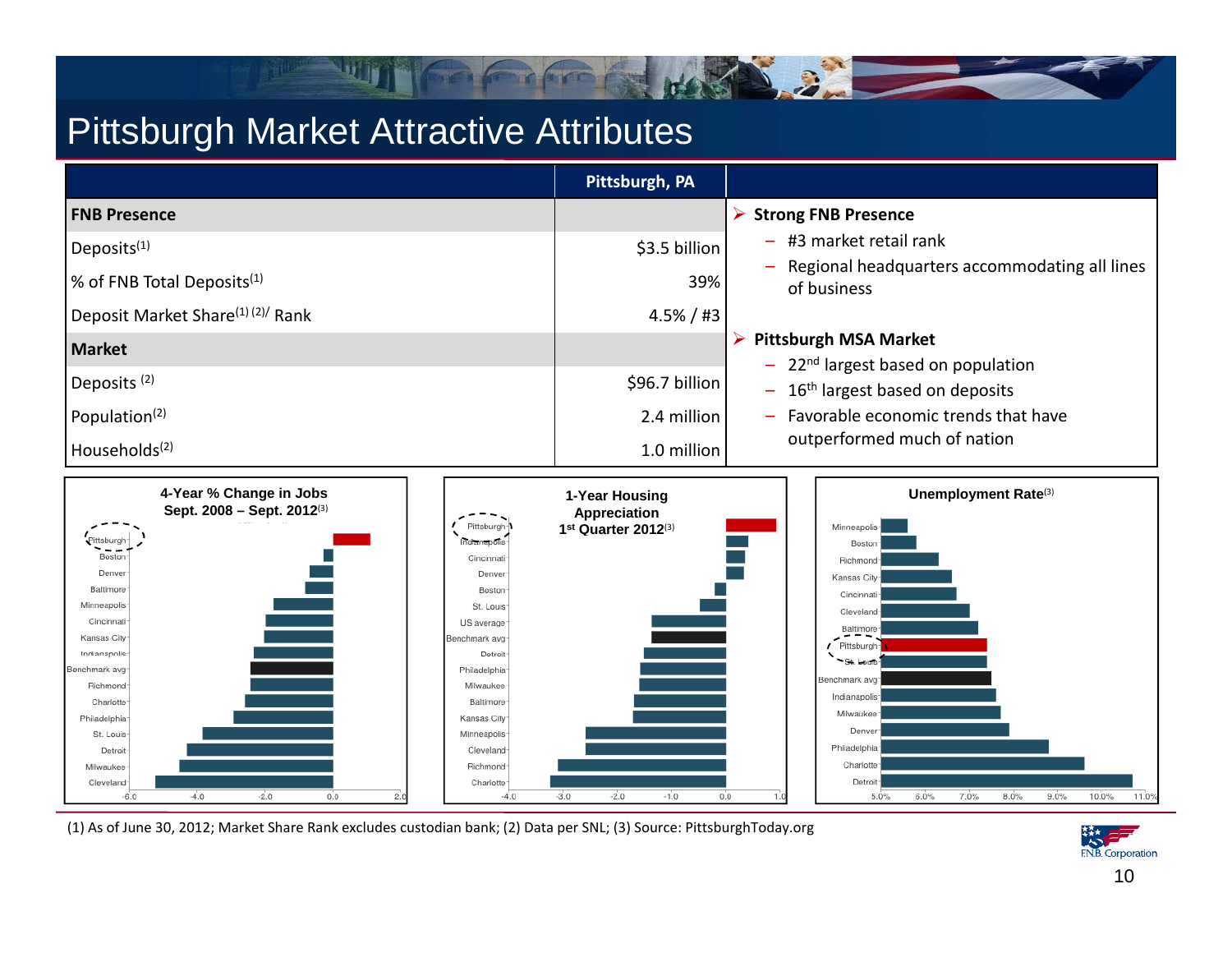## Commercial Lending Opportunity

### **Focus on Markets With Commercial Lending Opportunity**



(1) **# of Companies with Revenue Greater Than \$1 Million**

Note: Above metrics at the MSA level

(1) Data per Hoover's as of October 29, 2012

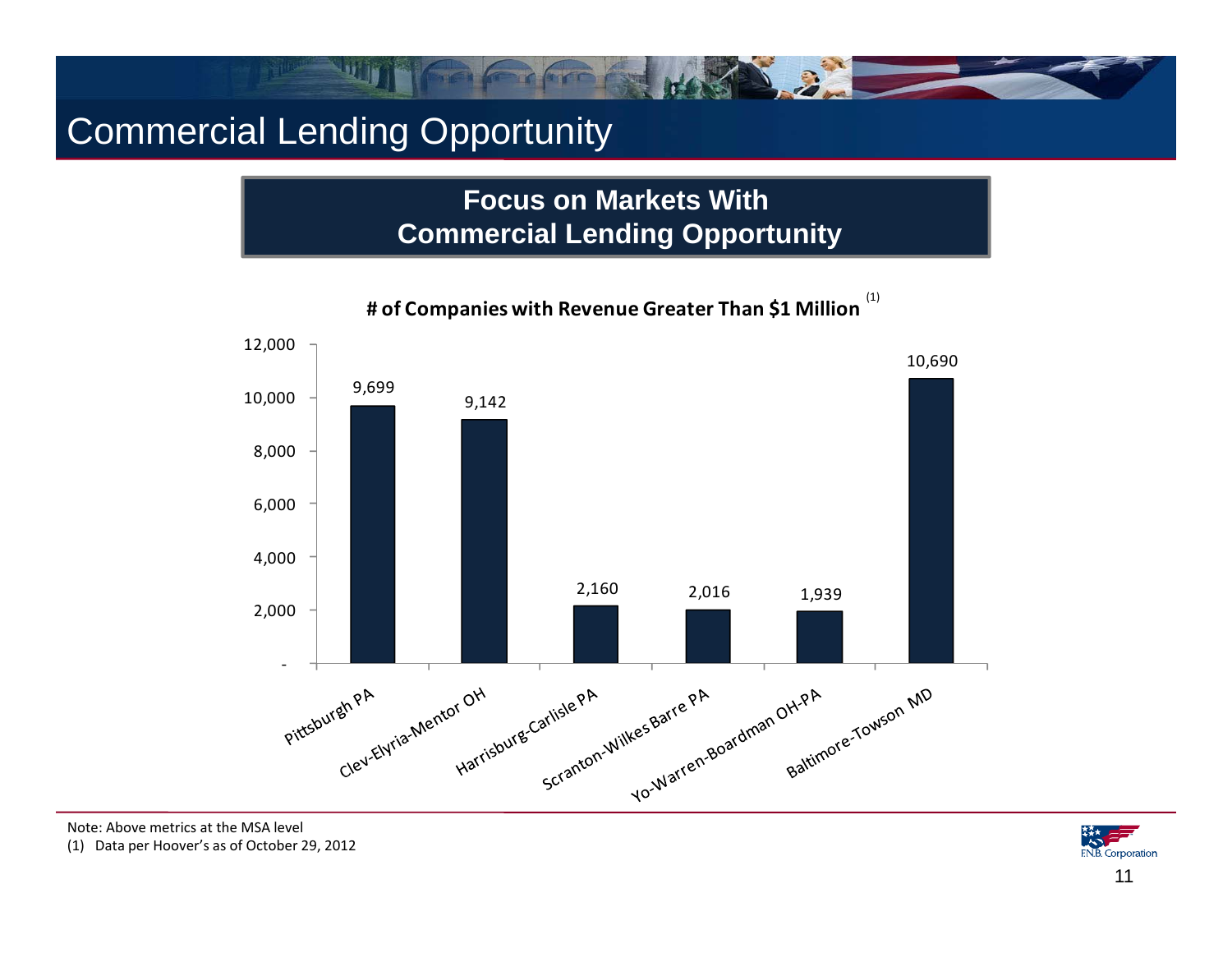### Proven Merger Integrator



- Nine bank completed since 2002, totaling \$7.9 billion in assets
- $\checkmark$  Pending acquisition of ANNB announced on October 22, 2012



FNB Banking Location (pro‐forma, including 8 ANNB branches in Maryland)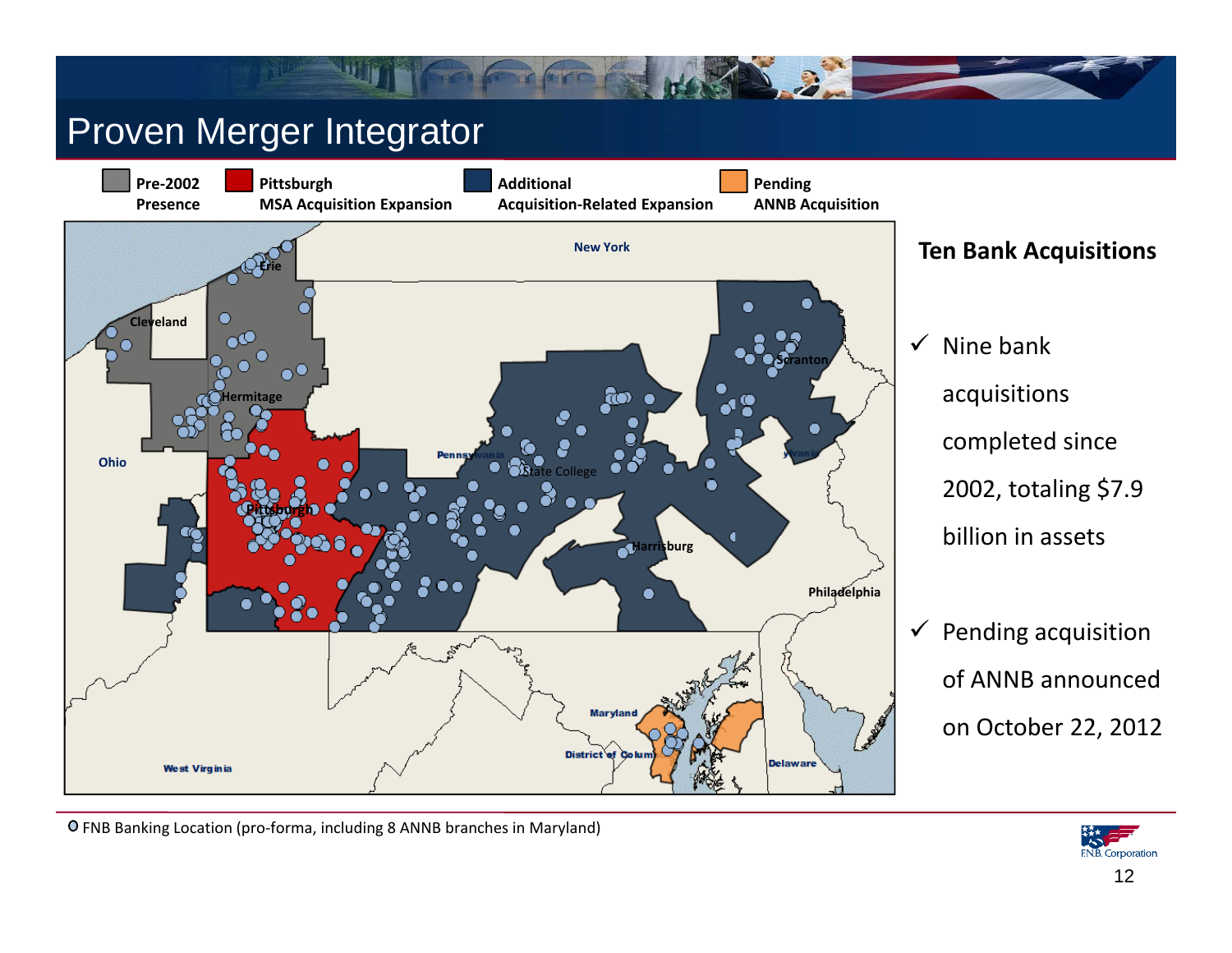## Industry Leading Loan Growth

*Over three years of consecutive quarterly organic loan growth accomplished*







### **PA Commercial Loans(1)**

### $\geq$ 13<sup>th</sup> consecutive quarter of total loan growth

 $>$ 14<sup>th</sup> consecutive quarter of Pennsylvania commercial portfolio growth



<sup>(1)</sup> Reflects linked‐quarter average organic loan growth results on an annualized basis, excluding reductions in the Florida commercial portfolio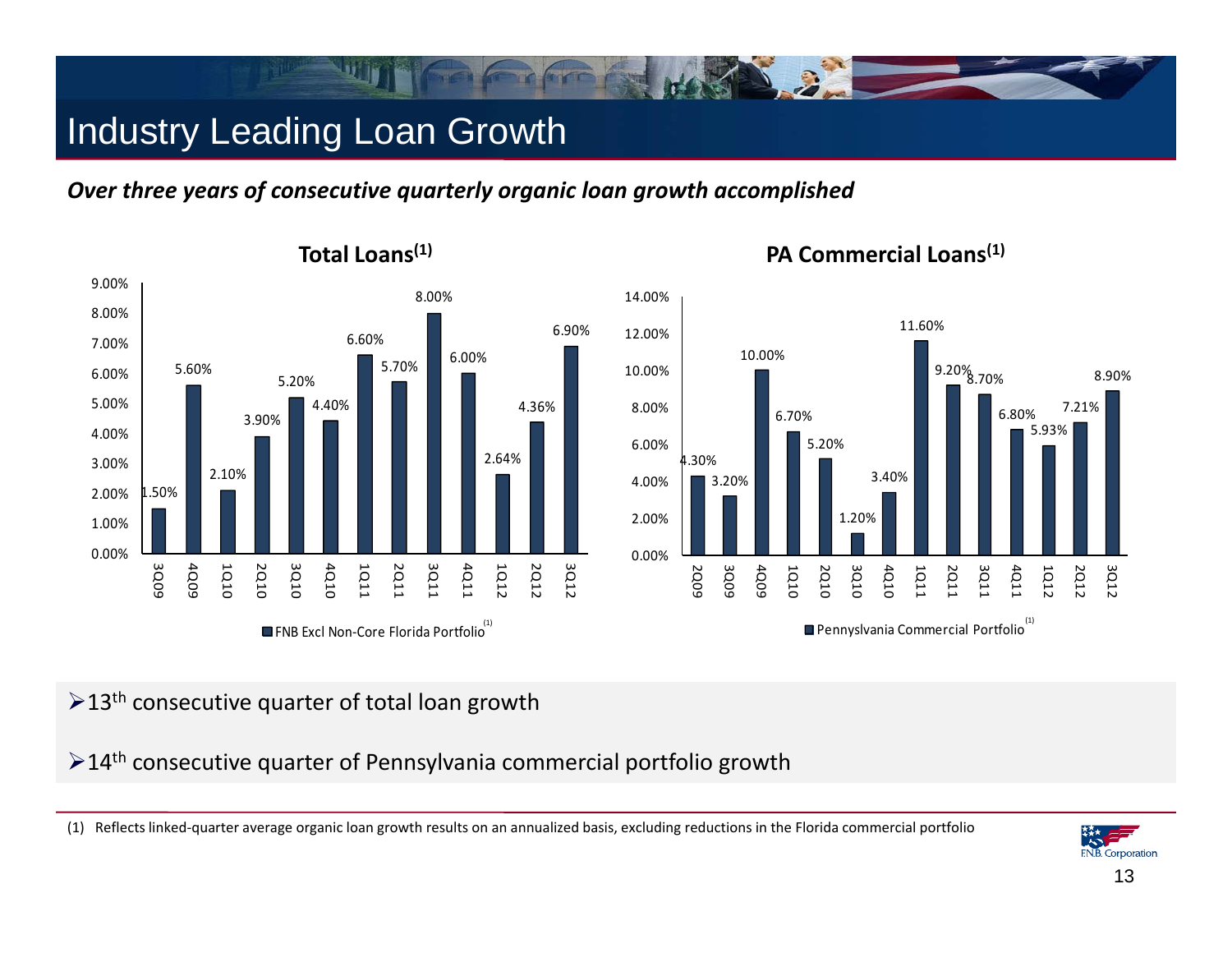### Quality of Earnings: Pre-Provision Net Revenue Results



Pre-provision net revenue (PPNR) represents net interest income (FTE), plus non-interest income (excluding securities gains and losses and OTTI) less noninterest expense. Non‐interest income and non‐interest expense have been adjusted to exclude certain non‐operating items, refer to appendix for calculation.

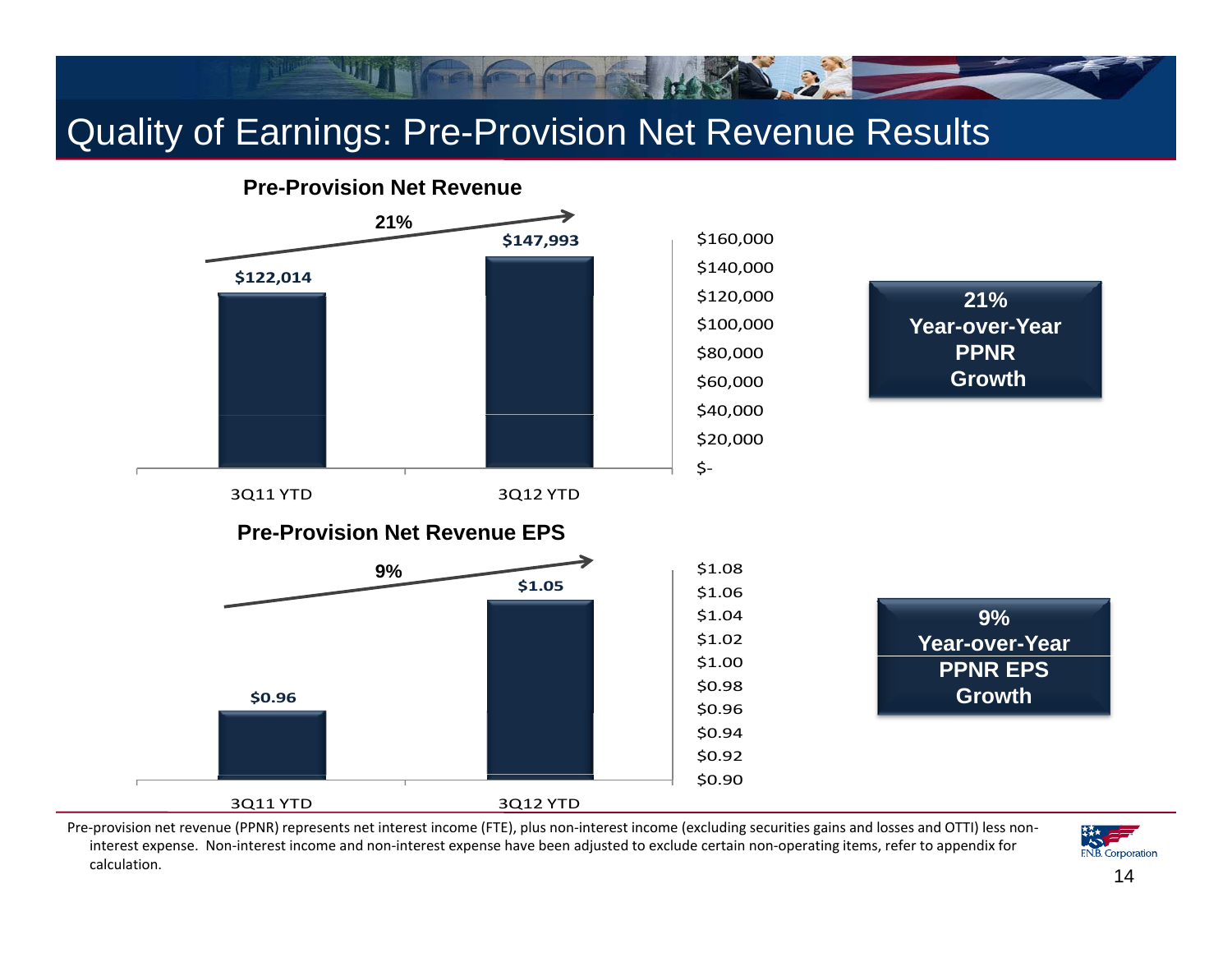## Strong Profitability Trends

### **Return on Average Tangible Equity(1) Return on Average Tangible Assets(1)**



Peer data per SNL Financial, refer to Appendix for peer listing

(1) Operating ROTE and ROTA for FNB, excludes merger and severance costs and certain other one‐time items, refer to Non‐GAAP Reconciliation included under Supplemental Information

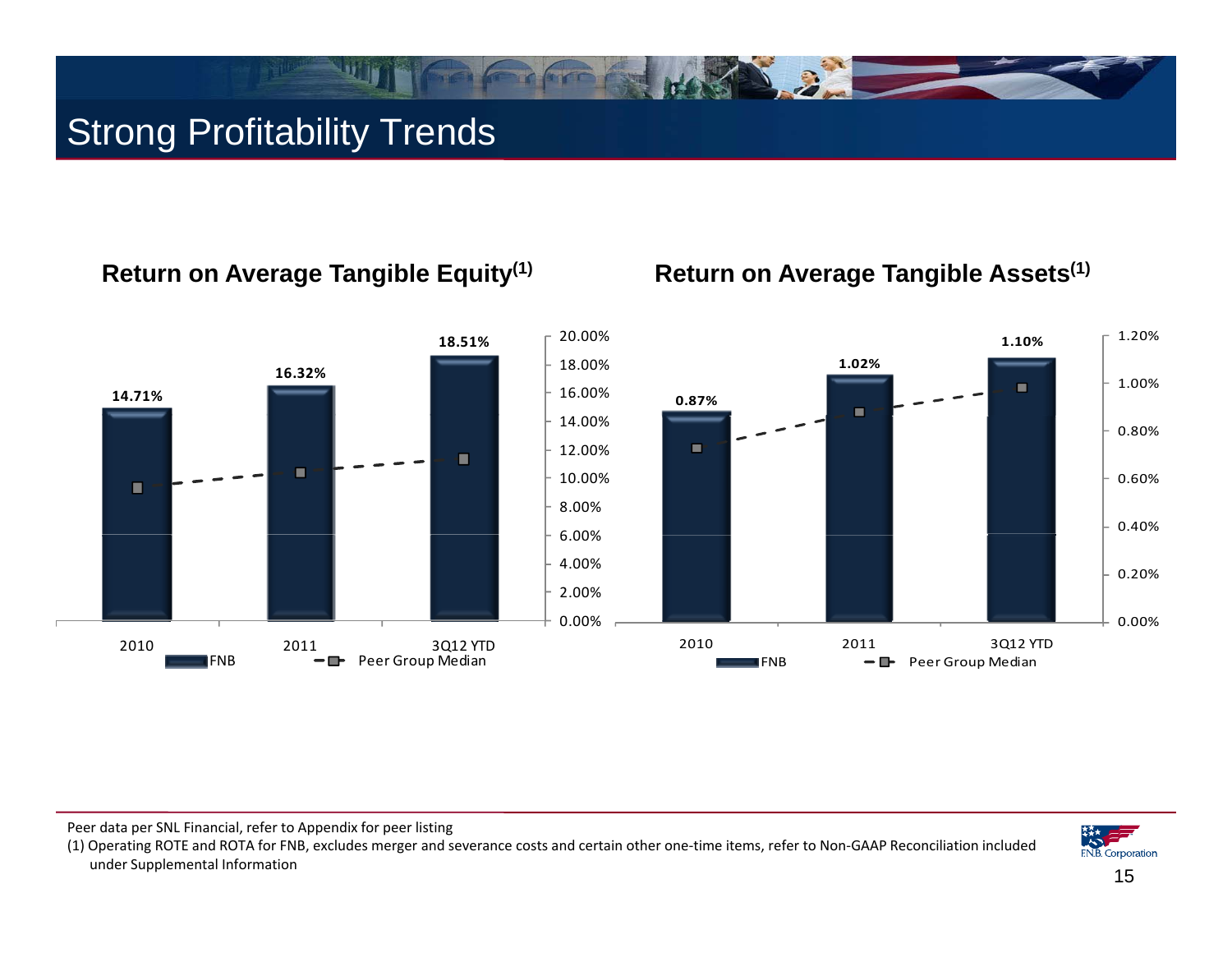## FNB Among Top Performing Banks

|                                           |                                | <b>Year-to-Date Performance</b> |      |                                                                     |                                         | <b>Relative Valuation/Total Ret</b> |                                   |           |
|-------------------------------------------|--------------------------------|---------------------------------|------|---------------------------------------------------------------------|-----------------------------------------|-------------------------------------|-----------------------------------|-----------|
|                                           | <b>Assets</b><br>(\$ billions) | ROTCE (%) Ratio (%)             |      | <b>Efficiency Net Charge-</b><br>Offs $(% \mathcal{L}(\mathcal{N})$ | <b>Net</b><br>Interest<br><b>Margin</b> | Price/TBV (x)                       | Price/2013E Dividend<br>EPS $(x)$ | Yield (%) |
| <b>Peer Median Results</b>                |                                |                                 |      |                                                                     |                                         |                                     |                                   |           |
| Regional Peer Group                       | \$9.5                          | 11.45                           | 58.0 | 0.57                                                                | 3.73                                    | 1.36                                | 12.8                              | 2.89      |
| Top 100 Banks/Thrifts Based on Asset Size | \$13.3                         | 11.23                           | 62.2 | 0.46                                                                | 3.62                                    | 1.37                                | 12.6                              | 2.35      |
| Top 100 Trading at > 2.0x Tangible Book   | \$13.7                         | 18.12                           | 56.8 | 0.46                                                                | 3.58                                    | 2.31                                | 12.6                              | 2.71      |
| <b>F.N.B. Corporation</b>                 | \$12.0                         | 18.51                           | 58.3 | 0.34                                                                | 3.75                                    | 2.20                                | 12.1                              | 4.49      |

The state of the state

Notes: Data per SNL Financial and FNB. Year‐to‐date performance represents the first nine months of 2012. Relative valuation metrics and total return as of October 26, 2012. FNB ROTCE represents operating ROTCE – refer to Supplemental Information.

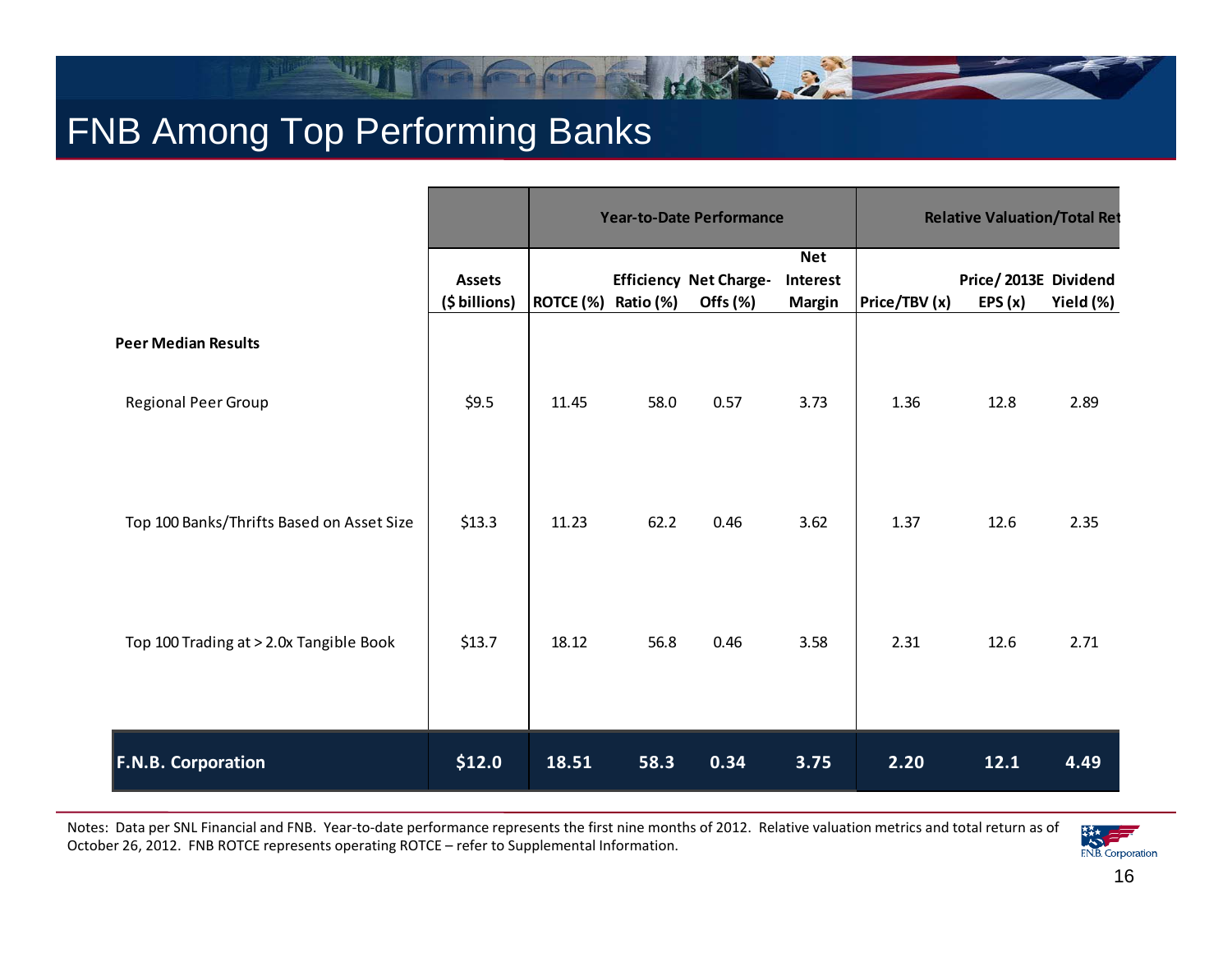### Long-Term Investment Thesis

*FNB's long‐term investment thesis reflects a commitment to efficient capital management and creating value for our shareholders*

| <b>Long-Term Investment Thesis:</b> |  |  |  |
|-------------------------------------|--|--|--|
|-------------------------------------|--|--|--|

**Targeted EPS Growth 5-6%**

**Expected Dividend Yield** *(Targeted Payout Ratio 60-70%)* **4-6%**

**Total Shareholder Return 9-12%**

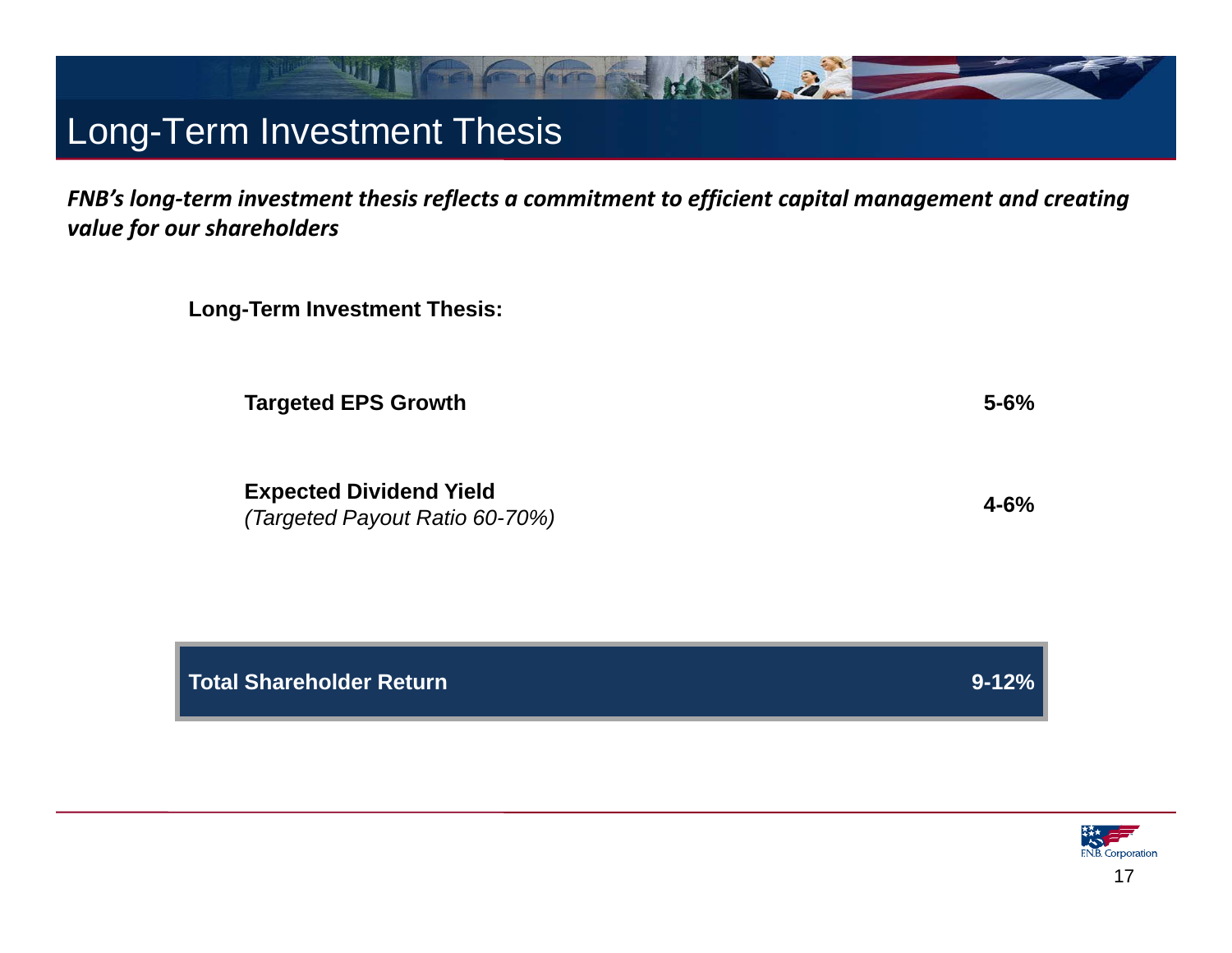## Relative Valuation Analysis

*Where a bank trades relative to tangible book value is highly correlated with its projected return on tangible capital*



Source: SNL Financial as of 10/30/12; Note: Data set above includes FNB's regional peer group; (1)R‐squared represents the percentage of the variation in price to tangible book value (P/TBV) that can be explained by variation in 2013E projected return on average tangible equity (ROATE); (2)Based on consensus mean estimates for FY2013.